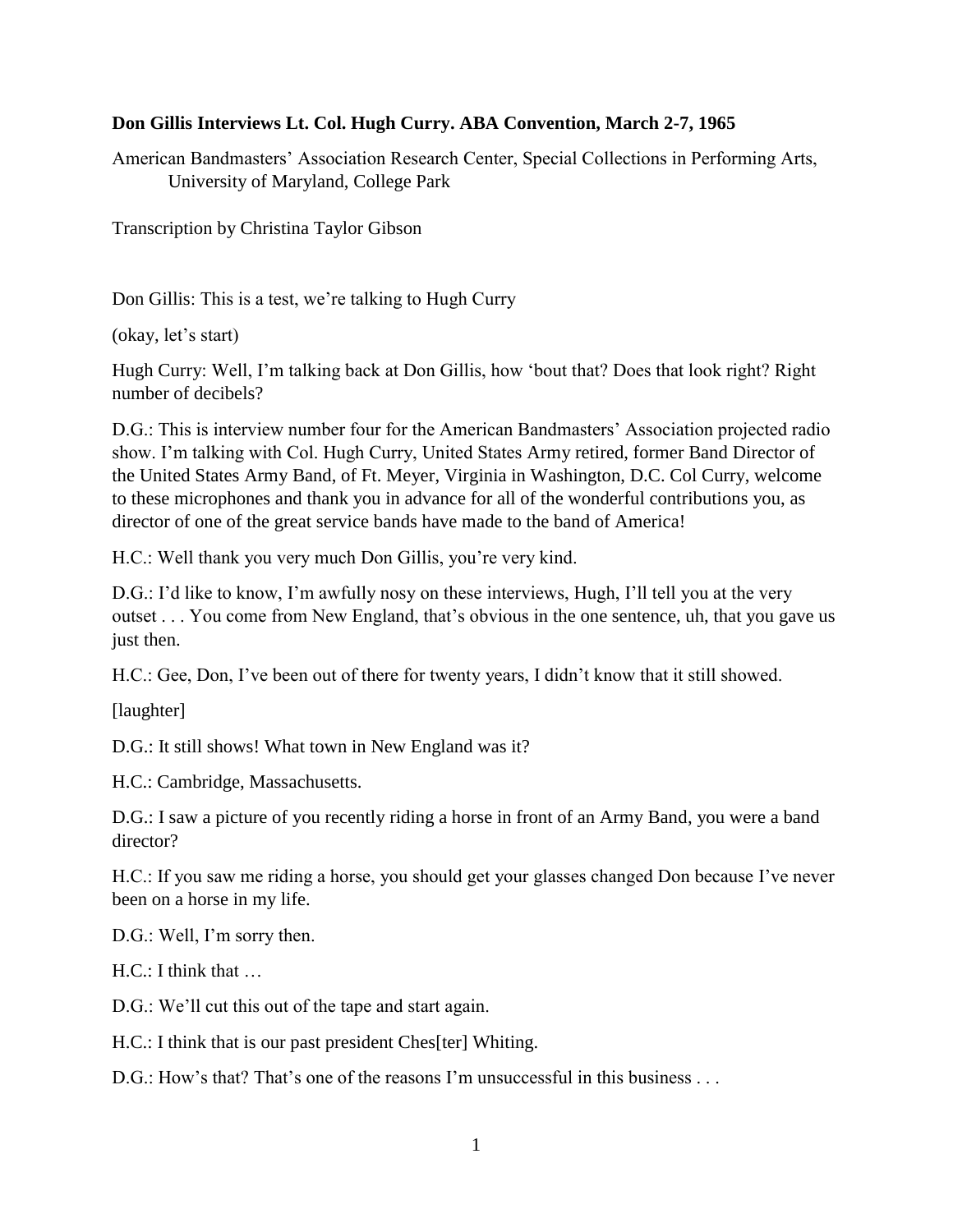[laughter]

D.G.: All of this gets scrapped . . .

H.C.: How'd'ya do Don?

D.G.: As you pointed out this morning, what we need here is a new team. Uh, you are from New England, however,

H.C.: That is correct, Cambridge, Massachusetts.

D.G.: And what was your first interest in music?

H.C.: My first interest in music was the fact that my father was one of the most talented musicians that I've ever known with absolutely no training. He would have been a crackerjack if he had had some sort of formal training, but just wasn't in the cards for him, but he made sure that all of his children, all eight of them, had music in their life.

D.G.: And your own training was done privately of course? Do you remember your first instrumental instructor?

H.C.: Yes, my first instrumental instructor was the organist of the church, who played every instrument and, uh, we had, uh, we had a little orchestra there. This was in, uh, grammar school, and, uh, he taught me trumpet and, uh, I recall the first time I had what you would call professional teaching from the late Louis Claupfeld (?), who was number one trumpet in the Boston Symphony, when I played for him, he said, "well fine, how long have you been playing?" and I said, "About six years" and he said, "The first we'll do is to unlearn everything that you have learned! Sol-fa". So I went for a whole year on long tones!

D.G.: And, uh, did you stay with trumpet? Was trumpet your professional instrument then?

H.C.: Yes, trumpet.

D.G.: And then the beginning of your career with a stick in hand, the baton, the magic, glorious, wonderful baton.

H.C.: Well, I had some of it in college, I went to Boston University College of Music, and I received my first baton experience, uh, out of the band field. I did a lot of, uh, light opera conducting, particularly Gilbert and Sullivan.

D.G.: For my money, this was great experience.

H.C.: Ah, yes.

D.G.: Preparation for band work.

H.C.: Certainly

D.G.: And then what was your first band?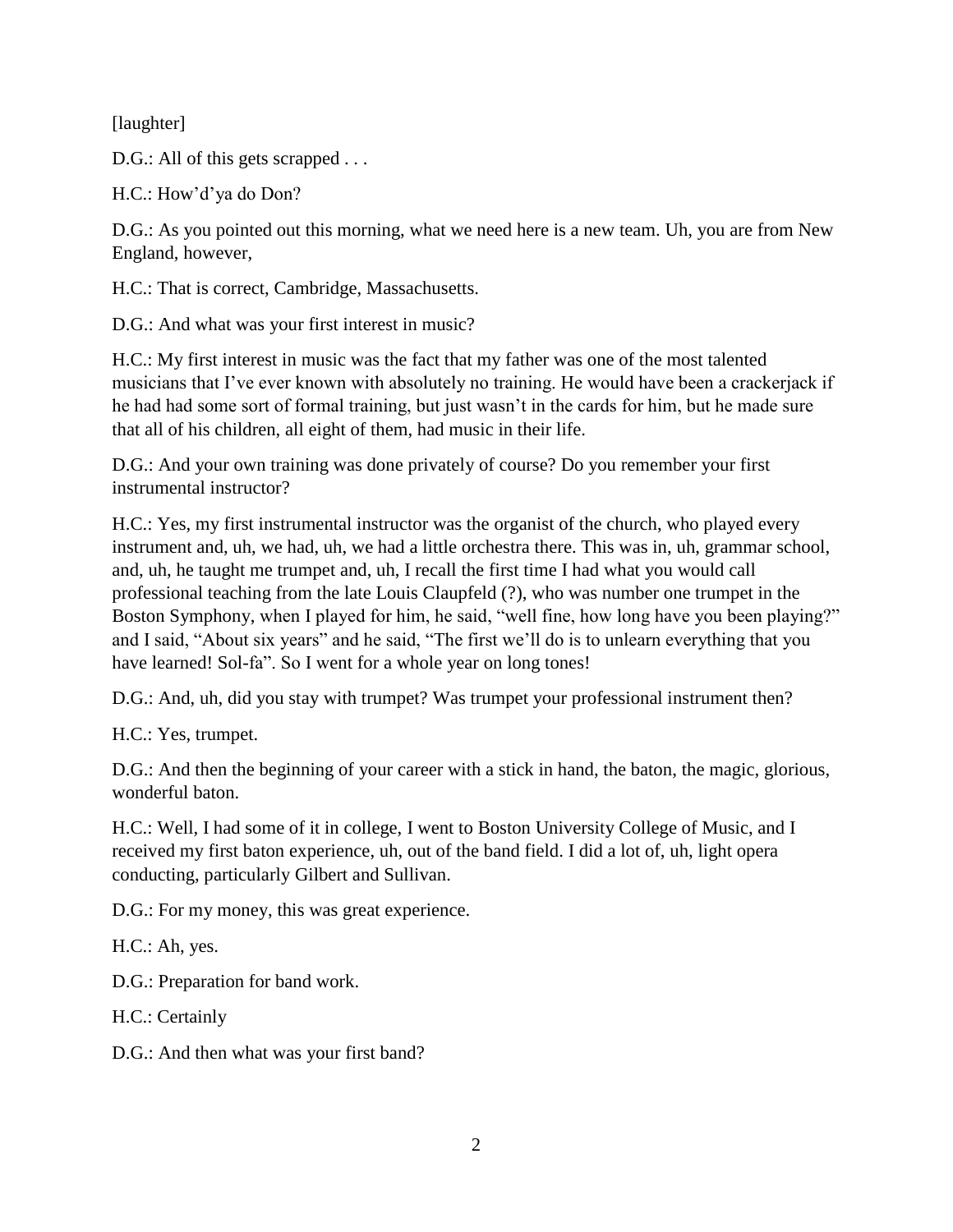H.C.: Well, uh, the high school band at, uh, Ringe (?) Technical High School in Cambridge, which was a high school for boys.

D.G.: Was there a long period of time from the High School band to the, uh, until, uh, you became conductor of the, uh, of the, uh, Army Band?

H.C.: No, I uh. In 1941, uh, at the time of the draft for World War II, I won the door prize in that draft. And I went into the Army and I played in the 101<sup>st</sup> field artillery band, uh, and I recall hearing a program, uh, in which you would have heard Karl King playing, in which he said he played the Euphonium that's what I played in that band.

D.G.: They generally put the best trumpet players and they put them on euphonium, don't they?

H.C.: That wasn't what … it might have been that way with Karl King, but it wasn't that way with me!

[laughter]

D.G.: Alright, you became a euphonium player then.

H.C.: Yes, and I was, I was an enlisted man in that band for a year and, uh, several months, and then I went to the Army music school in Washington and became a warrant of. (?), a band leader, was retained on the faculty of the music school, and, uh, after the United States Army Band, under Tom Darcy (?), went over to North Africa in, uh, 1943, was then assistant leader, uh, became ill, was sent home, and I was brought over, and that was my introduction to the United States Army Band. And then,

D.G.: And then Captain Darcy retired in what year did you uh?

H.C.: He retired on the last day of December in 1945. And then I took over at that time as the director of the band.

D.G.: And just recently retired after … almost, what?, almost twenty years service.

H.C.: mmm almost twenty, it would look good on a record book, wouldn't it? But it was 19.

D.G.: 19, well, 19 wonderful years. I remember personally, of course, many experiences with the United States Army Band and having heard them play in almost every possible condition from rehearsal hall to Brooklyn Academy Stage, to Watergate, to Departmental Auditorium, and radio, of course. Uh, Hugh, do you have any memories of your greatest single experience? Was it in concert or was, did it happen in the field?

H.C.: No, it was in concert. It, it has to be back in 19-hundred and 51 when we played the premiere performance of the Hindemith Symphony in B-flat for band which was

D.G.: Oh this story I want to hear

H.C.: which was the only major band work that Hindemith ever wrote. He had written, oh, in some of his symphonies, oh, movements for wind instruments, a specific movement, but, this the first time that he wrote, uh, a major work.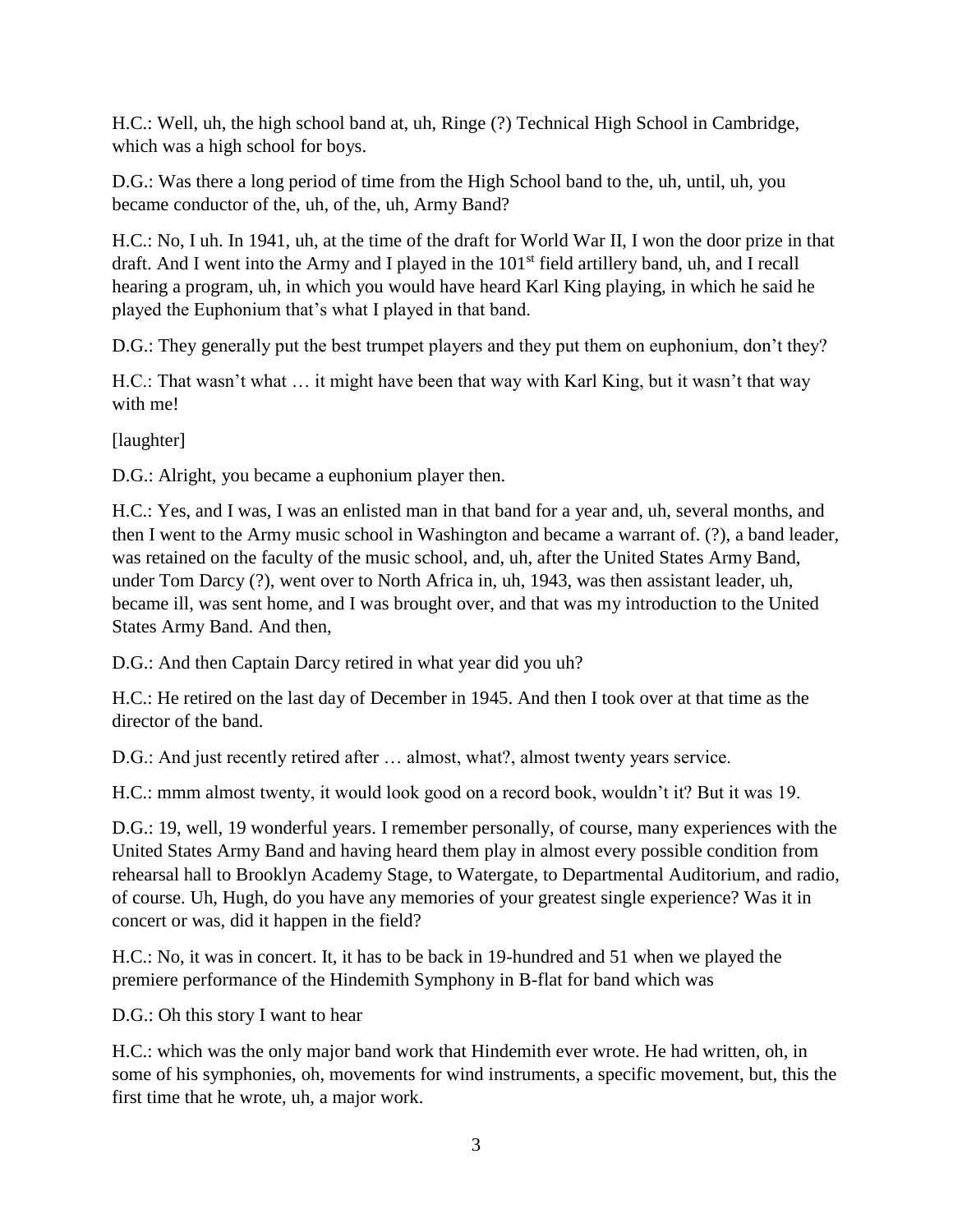D.G.: He was at Yale at this time, wasn't he?

H.C.: Yes, yes, at that time, this was back in 1951, we were doing a series, uh, in Washington in the winter, uh, a weekly series, uh, in which we used, prominent guest artists in each performance. We had singers, and pianists, and, uh, violinists, and, uh, uh, certain guest conductors, and so we, at that particular time, Paul Hindemith was in residence at Yale and so we got in touch with him and asked him if he would come down and be a guest conductor on one of the programs and he would be delighted to, and we also suggested to him that it would be uh, wonderful if he would compose something for the occasion. We thought in terms of possibly an overture or something like that, so you can imagine my surprise when I received the manuscript of a symphony!

D.G.: And it arrived on your desk, and then what?

H.C.: Well, I think it was interesting, d'ya'know, uh, how Hindemith happened to write that symphony? Uh, he came down several days before the, uh, performance to touch things up, and I asked him, uh, of course we were so flattered that he had written,

D.G.: yes

H.C.: for this performance. And I asked him, uh, how it was he had happened to write this major work at this particular time? And he told me that he had always been interested in band. He said, he had played clarinet in a German band in World War I and for many years he had intended to write a principle work for band and had in fact, uh, certain sketches kicking around, but, uh, he indicated that, uh, that uh, that uh, whenever he composed music it had to be for a reason. He didn't just sit down and write, it had to be for a specific event. And so when we invited him to write something for band, he said, "This is the occasion!" And so I said, "Well how is it you didn't write it before?" and he said, "Well, nobody asked me."

D.G.: Well, I think…

H.C.: And that's how we happened to get the Hindemith Symphony.

D.G.: the band world is very, very fortunate that you in your career asked him to do it. You have a history of premieres though during this 20 years. You've been a champion of new music all the way through and of new ideas in band work, uh, and band scoring . . .

H.C.: Well, I, I, recall one of the premieres I had I premiered the Don Gillis short overture.

D.G.: yes, uh, written for opera

H.C.: Did you ever write that opera?

[laughter]

D.G.: Never did finish that, let's take this out here.

H.C.: I think we ought to leave it in Don!

D.G.: [clears throat] well, now that we've successfully cut that out . . .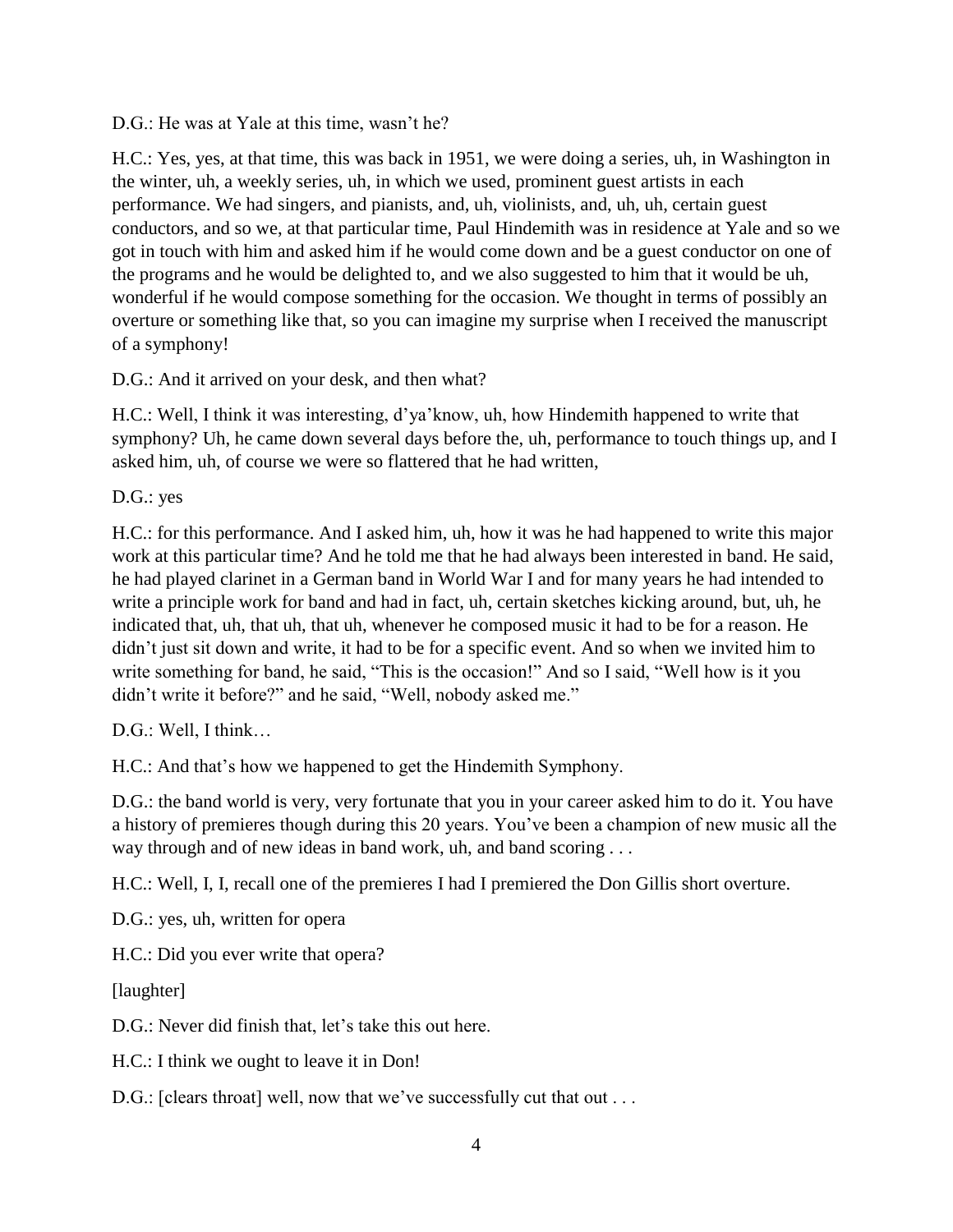[laughter]

D.G.: Think of some other works that you have done first performances. Can you, uh, the tip of your tongue?

H.C.: No, uh, you've uh, I haven't

D.G.: I should have asked you to think of this earlier ...

H.C.: I haven't done my homework, Don

D.G.: Well, let's say, twenty years of playing, you've made thousands of broadcasts . . .

H.C.: yes

D.G.: And what has the response been . . . you've had students of band or band directors writing to you?

H.C.: Oh, yes, the great, uh, uh, the great, uh, area of, uh, new talent, not only for the United States Army Band, but for all of the bands in the the Washington, are the great instrumentalists and musicians that are coming out of our colleges. Uh, these people have had such magnificent training in college that they can step right from the campus right into a professional band and, uh, and start playing right away. It's just absolutely magnificent. The young men that are coming out of college today. I can't speak of the young ladies because we don't have a co-ed band.

D.G.: And in one way that's very unfortunate, they are very lovely players, however, you have certainly taken advantage of the college graduates when building your own band.

H.C.: Oh, definitely.

D.G.: Uh, Hugh, one of the questions I like to have answered on this program because there are many, um, people who are listening, suppose I, I'm Joe Dox, and I have a piece of music that I have written and I think it's pretty good for band, what do I do with it?

H.C.: Well, just submit it to the director of a, I can speak only for the service bands of Washington, I know how we do it, just submit it to the director, uh, for his consideration. Either the Army Band or the Marine Band, or the Navy Band, or the Air Force Band, and you can address them all, Washington, D.C. and it'll get there.

D.G.: And it will be looked at seriously

H.C.: It will be looked at, definitely.

D.G.: You know, uh, is this because you men who are with the service bands have a wide-awake interest in something new that's being written? It isn't in the sense of taxpayers obligation, is it?

H.C.: Not at all. No, there, there's, as a matter of fact, in my twenty years with the United States Army Band, there's never been any political pressure, or anything like that from the Congress, or anybody in the vein to push a particular number, but, uh, we are alert for new music, and that's not exclusively with us, that's all over the country, uh, uh, I can't speak for the colleges, but I see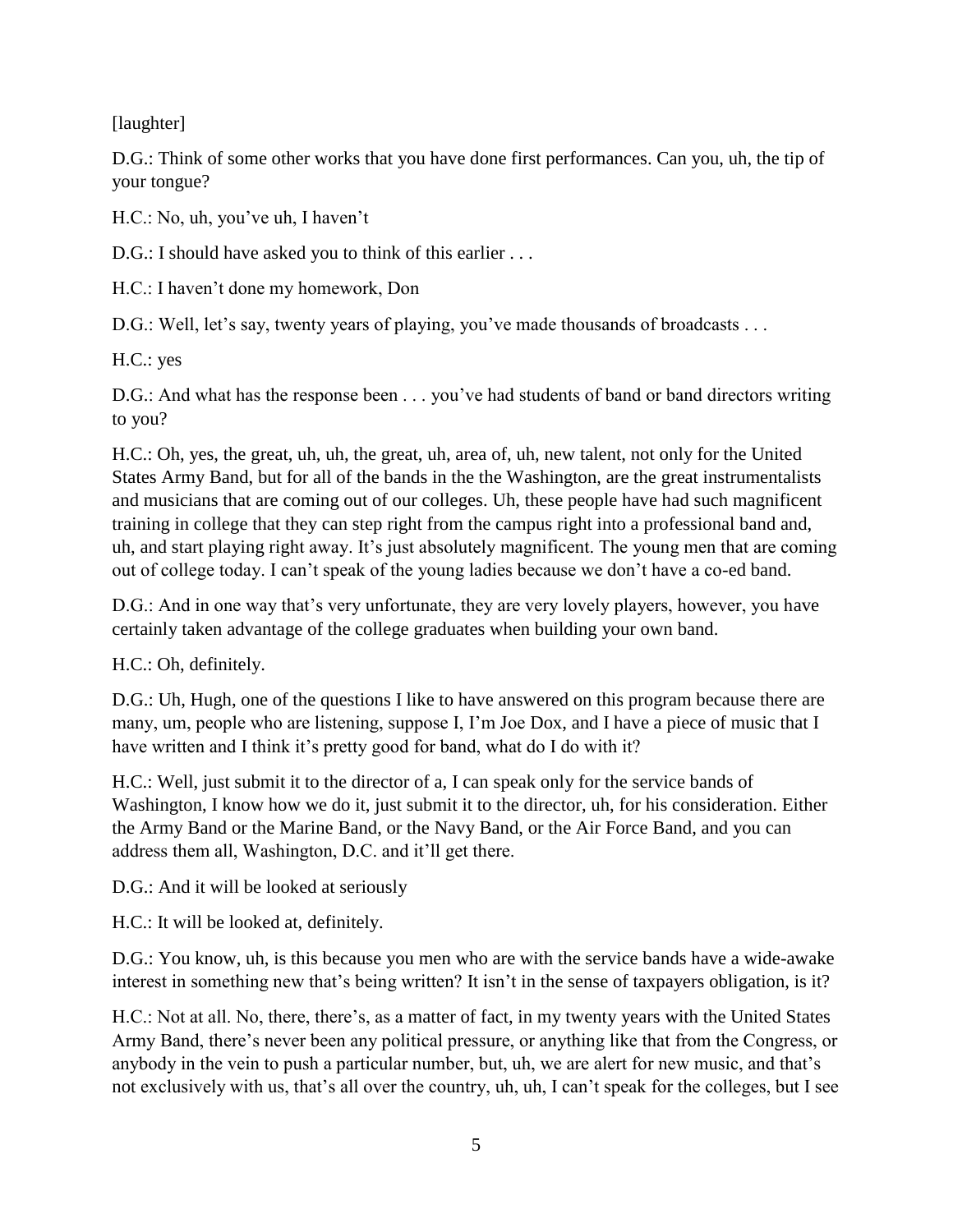their programs, I know what they do, and they're doing the same thing. They're always on the outlook for something because you never know where that next fine, great composer is going to come from—he's got to start someplace.

D.G.: I'm going to be, uh, Joe Dox, or I may have been John Dox a minute ago, but I live in Waxahexi (?), Texas, at the moment

H.C.: That's a good place.

D.G.: I really don't know what a band is. What is a band, Hugh?

H.C.: Well, I, I can tell you from my experience a band is a two-fold thing. First of all, a band is a ballyhoo organization that puts on a great show, whether it's military or whether it's a parade going down the street, or whether it's a football game. And I think that's primarily what a band is. But then, even more so, a band has the great capability of being a fine concert organization, and in that concert organization, I have found that the band has much more versatility than the symphony orchestra. Uh, you think of a band—a lot of people think of a band as only marches. That's a very, very, great important part of it, and, uh, I agree with my great friend Karl King on that score, but we can also do things of a symphonic nature, and your average good band can play not only modern symphonic American music but also should be able to play very good jazz too. And, and that's what I think is the great thing about a band is the great versatility of the music and I think that all that versatility should be explored. At least that's been my credo.

D.G.: One other slight question, this is, you stand now at the end of twenty-one years of work with the Army Band and many years before that, although I'm not trying to make you out an old man at this point, you have had, like thirty year of experience in the band field.

H.C.: Yes

D.G.: And you're still a relatively young man.

H.C.: Thank you.

D.G.: Where do you go from here? Where does band go from here?

H.C.: Well which

D.G.: Under Hugh Curry's baton? And under anybody's baton?

H.C.: Well which question do you want me to answer? Where do I go from here or where the band goes from here?

D.G.: Well

H.C.: Well, as far as where I go from here, let me say that I'm available.

[laughter]

D.G.: We have that, radio audience

[more laughter]